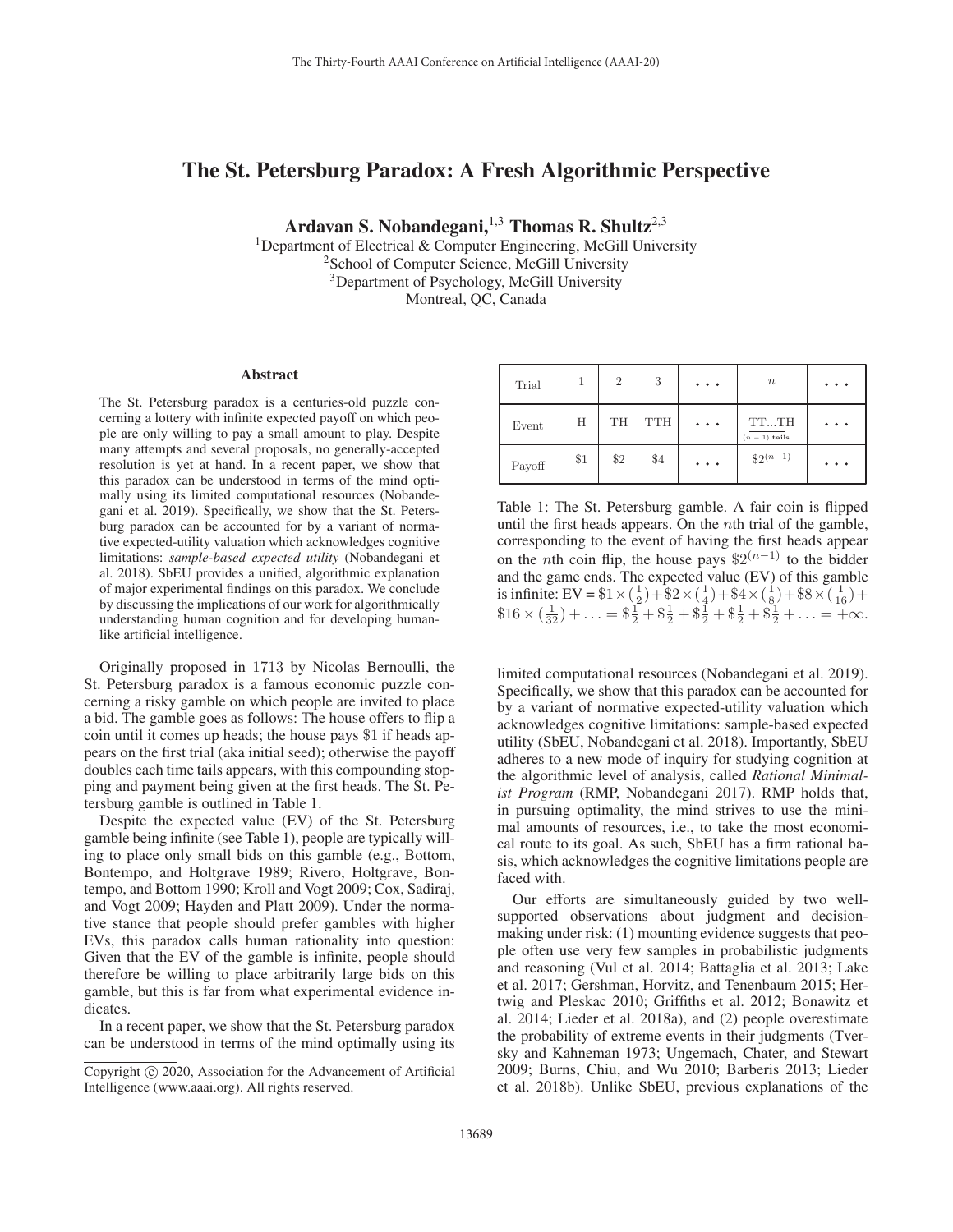

Figure 1: SbEU (Nobandegani et al. 2018) simulating major experimental findings on the St. Petersburg paradox. (a) Boxplots of SbEU bid predictions are depicted. SbEU accounts for the experimental finding of Hayden and Platt (2009) showing that bids are only weakly affected by truncating the game. Hayden and Platt truncated the game at 3 flips (maximum payoff: \$8), 5 flips (maximum payoff: \$32), 8 flips (maximum payoff: \$256), 10 flips (maximum payoff: \$1024), and 15 flips (maximum payoff: \$32, 768). Black dots show model mean bid predictions. On each box, the central red mark indicates the median, and the bottom and top edges of the box indicate the  $25<sup>th</sup>$  and  $75<sup>th</sup>$  percentiles of the data, respectively. On each box, the whisker extends to the most extreme data points not considered outliers. Outliers are not shown. (b) SbEU qualitatively simulates the experimental finding of Hayden and Platt (2009) showing that people are willing to place higher bids for a larger number of game repetitions (Pearson  $r = .9998$ , Kendall  $\tau = 1$ , Spearman  $\rho = 1$ ,  $Ps < .001$ ). (c) Boxplots of SbEU bid predictions are depicted. SbEU accounts for the experimental findings of Hayden and Platt (2009) showing that (1) people's bids are typically lower than twice the smallest payoff (i.e., initial seed) in the St. Petersburg gamble, and (2) bids depend linearly on the initial seed of the St. Petersburg gamble. The boldfaced blue solid line depicts  $y = 2x$ .

St. Petersburg paradox fail to respect at least one of these observations.

### 1 Sample-based Expected Utility Model

SbEU is a rational process model of risky choice that posits that agents rationally adapt their strategies depending on the amount of time available for decision-making (Nobandegani et al. 2018). Concretely, SbEU assumes that an agent estimates expected utility

$$
\mathbb{E}[u(o)] = \int p(o)u(o)do,
$$
\n(1)

using self-normalized importance sampling (Hammersley and Handscomb 1964; Geweke 1989), with its importance distribution  $q^*$  aiming to optimally minimize mean-squared error (MSE):

$$
\hat{E} = \frac{1}{\sum_{j=1}^{s} w_j} \sum_{i=1}^{s} w_i u(o_i), \quad \forall i : o_i \sim q^*, \quad w_i = \frac{p(o_i)}{q^*(o_i)},
$$
\n
$$
q^*(o) \propto p(o) |u(o)| \sqrt{\frac{1 + |u(o)| \sqrt{s}}{|u(o)| \sqrt{s}}}. \tag{2}
$$

MSE is a standard normative measure of the quality of an estimator, and is widely used in machine learning and mathematical statistics (Poor 2013). In Eqs. (1-2), o denotes an outcome of a risky gamble,  $p(o)$  the objective probability of outcome o,  $u(o)$  the subjective utility of outcome o,  $\hat{E}$ 

the importance-sampling estimate of expected utility given in Eq. (1),  $q^*$  the importance-sampling distribution,  $o_i$  and outcome randomly sampled from  $q^*$ , and s the number of samples drawn from  $q^*$ .

Recently, Nobandegani et al. (2018) showed that SbEU simulates availability bias, the tendency to overestimate the probability of events that easily come to mind (Tversky and Kahneman 1973), and the well-known fourfold pattern of risk preferences in outcome probability (Tversky and Kahneman 1992) and in outcome magnitude (Markowitz 1952; Scholten and Read 2014). Notably, SbEU is the first rational process model to score near-perfectly in optimality, economical use of limited cognitive resources, and robustness, all at the same time (Nobandegani et al. 2018; Nobandegani et al. 2019a).

## 2 Simulation Results

In this section, we show that SbEU provides a unified, algorithmic explanation of four major experimental findings on the St. Petersburg paradox: (1) Bids are only weakly affected by truncating the game (e.g., Cox et al. 2007; Neugebauer 2010; Hayden and Platt 2009), (2) Bids are strongly increased by repeating the game (Neugebauer 2010; Hayden and Platt 2009), (3) Bids are typically lower than twice the smallest payoff (Hayden and Platt 2009), and (4) Bids depend linearly on the initial seed of the game (Hayden and Platt 2009).

As shown in Fig. 1, SbEU accounts for these four experimental findings. In Fig. 1, we simulate  $N = 1000$  partic-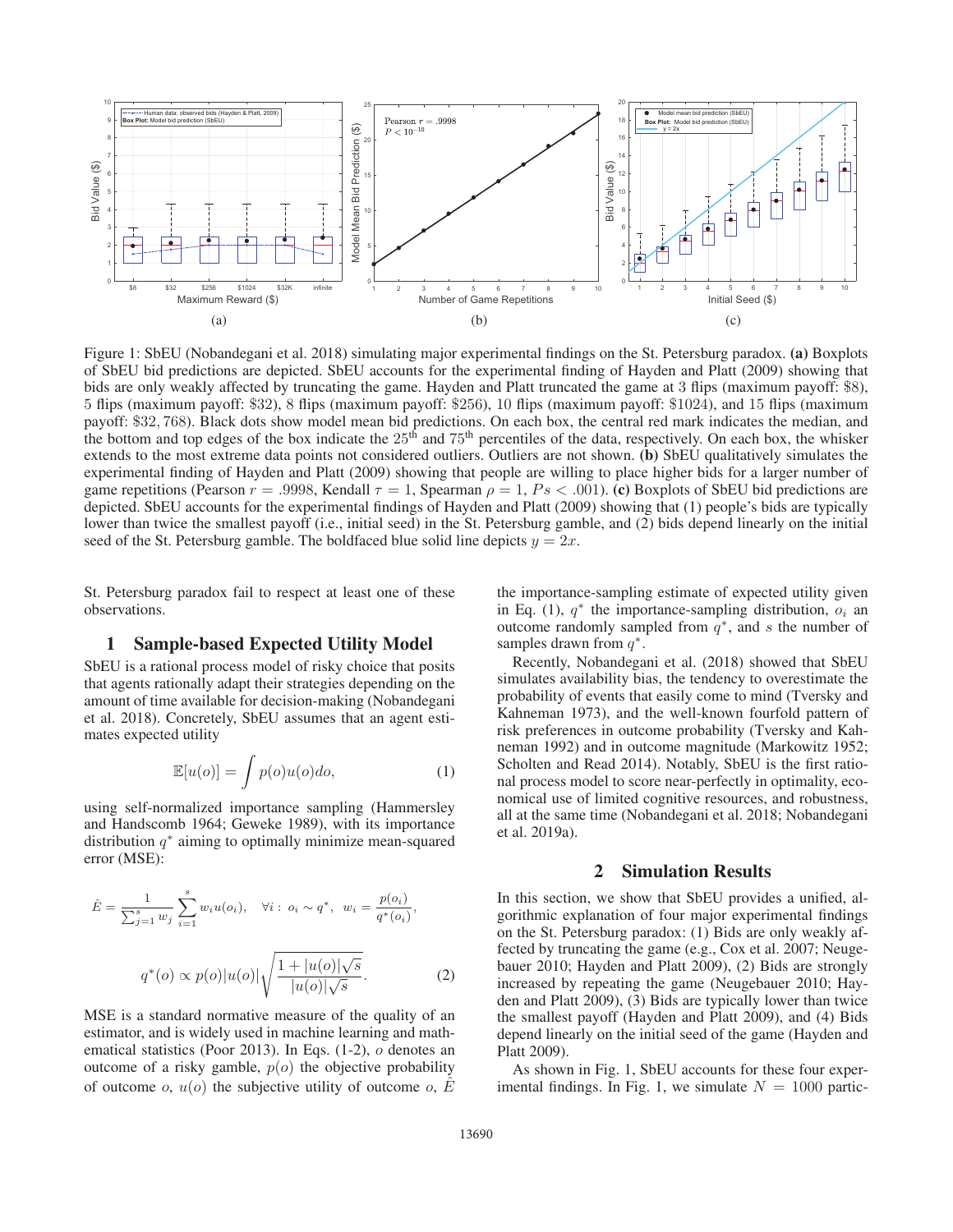ipants, with  $s = 1$  (see Eq. 2), and use the utility function  $\forall x \in \mathbb{R}^{\geq s_0}$   $u(x)=(x-s_0)^{0.35}+s_0$ , with  $s_0$  denoting the initial seed of the St. Petersburg gamble. Among plausible utility functions, this utility function stands as a rational choice as it grants that every possible outcome of the St. Petersburg gamble is worth at least  $s_0$  dollars (thus the whole game is subjectively worth at least  $s_0$  dollars), with the utility of higher payoffs of the gamble increasing sublinearly.

## 3 General Discussion

The St. Petersburg paradox stands among the oldest philosophical puzzles of human decision-making. In this work, we provide an algorithmic-level account of major experimental findings on this paradox. Specifically, we show that a single parameterization of Nobandegani et al.'s (2018) model, SbEU, provides a unified process-level explanation of why (1) bids are only weakly affected by truncating the game, (2) people are willing to place higher bids for a larger number of game repetitions, (3) bids are typically lower that twice the smallest payoff of the game (aka initial seed), and (4) bids depend linearly on the initial seed of the game. As such, Items (1-4) can be understood as optimal behavior subject to cognitive limitations.

Recent work shows that SbEU provides a resourcerational mechanistic account of (ostensibly irrational) cooperation in one-shot Prisoner's Dilemma games, thus successfully bridging between game-theoretic decision-making and risky decision-making (Nobandegani, da Silva Castanheira, Shultz, and Otto 2019b). SbEU also accounts for violation of betweenness in risky choice (Nobandegani, da Silva Castanheira, Shultz, and Otto 2019c) and provides a rational process-level explanation of several contextual effects in risky and value-based decision-making (da Silva Castanheira, Nobandegani, Shultz, and Otto 2019; Nobandegani et al. 2019c). There is also experimental confirmation of a counterintuitive prediction of SbEU: Deliberation leads people to move from one well-known bias, framing effect, to another well-known bias, the fourfold pattern of risk preferences (da Silva Castanheira, Nobandegani, and Otto 2019). Importantly, SbEU is the first, and thus far the only, rational process model that bridges between risky, value-based, and game-theoretic decision-making.

SbEU adheres to a new mode of inquiry for studying cognition at the algorithmic level of analysis: Rational Minimalist Program (RMP, Nobandegani 2017). RMP maintains that, in pursuing optimality, the mind strives to use the minimal amounts of resources, i.e., to take the most economical route to its goal. In addition to the realm of human decision-making, recent work has shown that RMP-inspired models successfully simulate important aspects of a wide range of cognitive phenomena, e.g., developmental shift in infant information processing (Nobandegani 2017, Chap. 2; Nobandegani and Psaromiligkos 2015), causal reasoning (Nobandegani 2017, Chap. 3), action selection in causal domains (Nobandegani 2017, Chap. 4), probabilistic independence judgment (Nobandegani 2017, Chap. 5), and human discriminative and generative abilities (Nobandegani 2017, Chap. 6). Relatedly, RMP bridges between computer science and cognitive science by making contact with a range of core

topics in computer science, e.g., design and analysis of algorithms, data structures, parameterized complexity theory, and distributed computing (Nobandegani 2017, Chap. 7).

Accordingly, a systematic pursuit of RMP in domains that are of great importance for both human cognition and AI would be an effective way toward deepening our understanding of the algorithmic foundation of human cognition and developing human-like AI systems. Future work should investigate this possibility.

The median explanation of Hayden and Platt (2009), that people report the median (and not the mean) of the distribution associated with the St. Petersburg gamble, is currently the only model which can simultaneously account for the four major experimental findings on the St. Petersburg gamble (see Sec. 2). In sharp contrast to the competing median explanation of Hayden and Platt (2009) that is too specific to the St. Petersburg paradox, our work provides a rational process model of this paradox that additionally accounts for several well-known effects in risky, value-based, and game-theoretic decision-making (Nobandegani et al. 2018; da Silva Castanheira et al. 2019; Nobandegani et al. 2019b; Nobandegani et al. 2019c), and is fully in line with the much broader process-level understanding of human probabilistic judgment and reasoning based on sampling (e.g., Stewart, Chater, and Brown 2006; Sanborn and Chater 2016).

There have been several recent studies attempting to show that many well-known (purportedly irrational) behavioral effects and cognitive biases can be understood as optimal behavior subject to computational and cognitive limitations (see Lieder and Griffiths 2018, for a review). Our work contributes to this line of research by showing that SbEU, a rational model of risky choice that adheres to RMP, provides a rational process-level account of a centuries-old puzzle concerning human decision-making. Future work should investigate whether other long-standing paradoxes of human decision-making, e.g., the Ellsberg paradox, could be also understood as optimal behavior subject to cognitive limitations.

#### References

Barberis, N. 2013. The psychology of tail events: Progress and challenges. *American Economic Review* 103(3):611–16.

Battaglia, P. W.; Hamrick, J. B.; and Tenenbaum, J. B. 2013. Simulation as an engine of physical scene understanding. *Proceedings of the National Academy of Sciences* 110(45):18327–18332.

Bernoulli, D. 1738. Specimen theoriae novae de mensura sortis (exposition of a new theory on the measurement of risk). *Comentarii Acad Scient Petropolis* (Translated to English in *Econometrica*) 5(22):23–36.

Bonawitz, E.; Denison, S.; Griffiths, T. L.; and Gopnik, A. 2014. Probabilistic models, learning algorithms, and response variability: sampling in cognitive development. *Trends in cognitive Sciences* 18(10):497–500.

Bottom, W. P.; Bontempo, R. N.; and Holtgrave, D. R. 1989. Experts, novices, and the st. petersburg paradox: Is one solution enough? *Journal of Behavioral Decision Making* 2(3):139–147.

Burns, Z.; Chiu, A.; and Wu, G. 2010. Overweighting of small probabilities. *Wiley Encyclopedia of Operations Research and Management Science,* John Wiley & Sons, Inc.